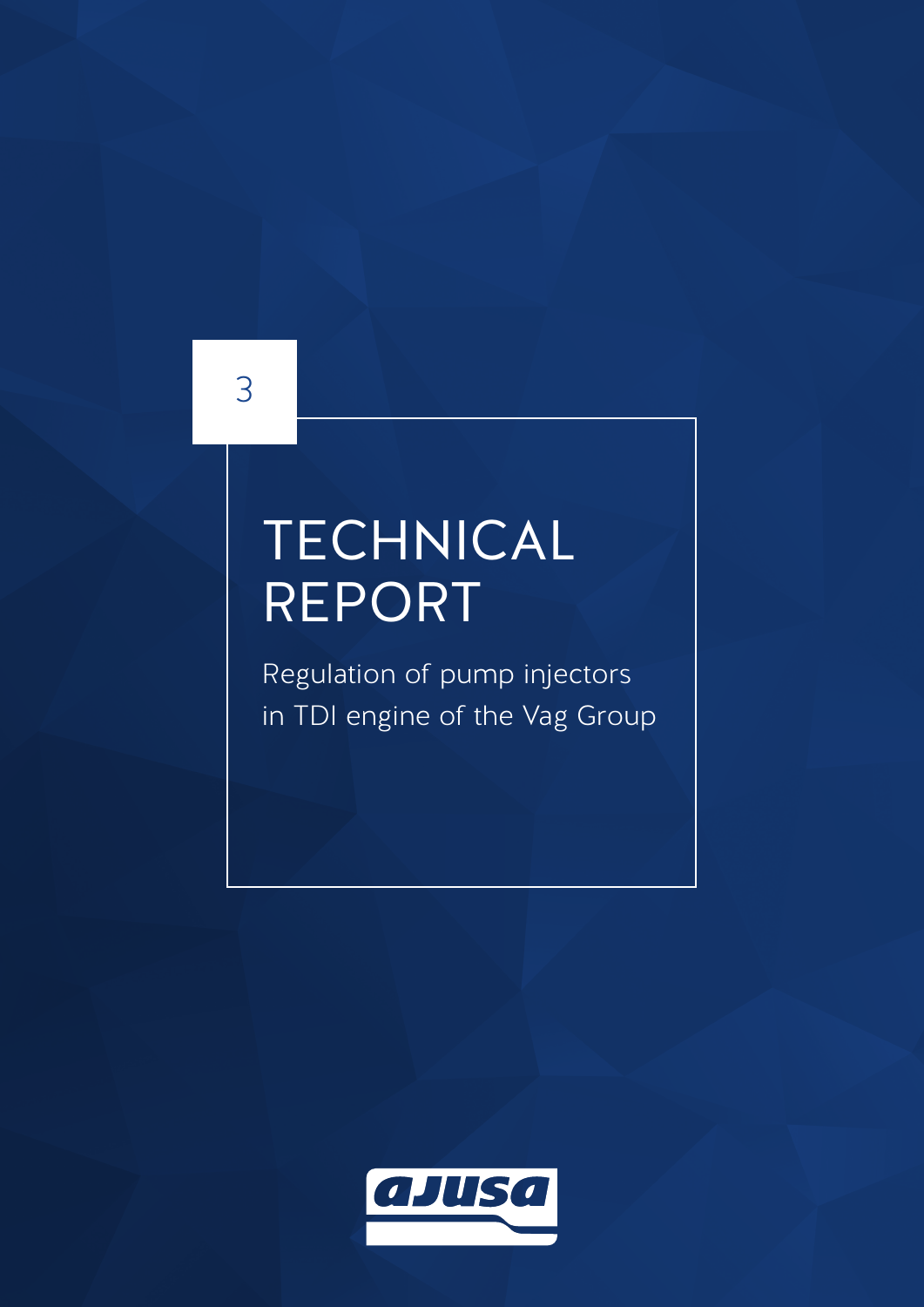### TECHNICAL REPORT



#### REASON

To inform about the necessity of the regulation of pump injectors in TDI engines of the VAG Group whenever a replacement of these components or related components is performed, for instance, replacement of camshaft and hydraulic lifters.

#### INTRODUCTION

A pump injector is a system **consisting of an** injection pump and an injector, as one only component, whose function is to generate a high pressure and the injecion of diesel inside the combustion chamber in the right quantity and at the exact moment. Each cylinder has one of these elements.

To generate the necessary pressure, the axis of the camshaft has as many lobes as pump injectors the engine has.

Working conditions of the engine, mainly temperature and friction, **make tolerances** necessary in the manufacturing of pieces that are in contact, and also respect the cnecessary clearances for the good functioning of the different elemnts.

#### REFULATION OF PUMP INJECTORS

Before disassembly and regulations, it is recommended to **let the engine cool, because** expansions may affect measures.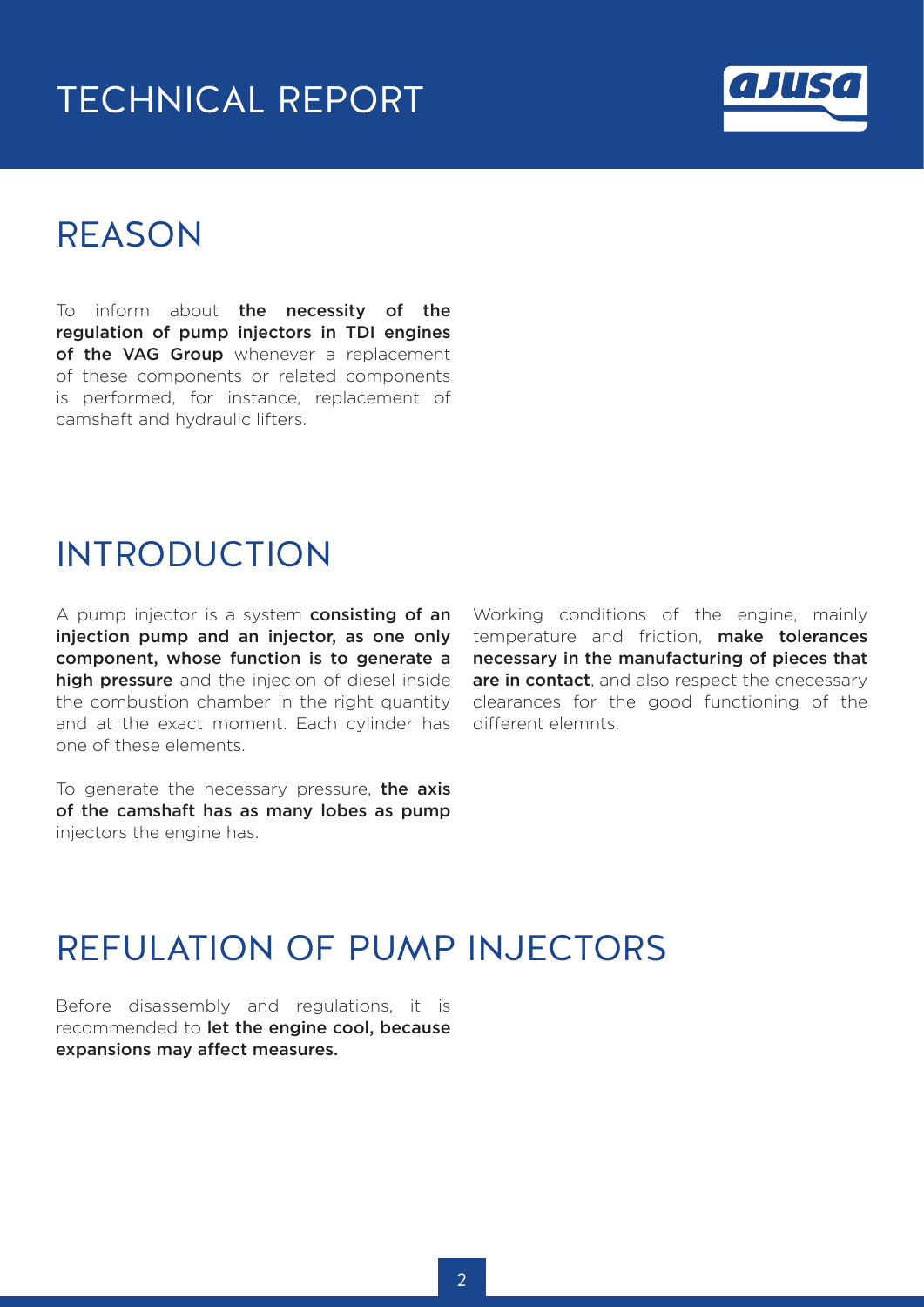# TECHNICAL REPORT



#### **Necessary stages for the regulation of pump injectors**



> Remove the valve cover, following manufaturer specs.



> Turn the lobe axis until the injector lobe reaches its maximum height, then the injector will be powered.

▶ Place the probe of the comparing clock and its support in such a way that the **probe is on** the part of the rocker that actuates the lobe.



> When this point is reached, loosen the nut and tighten the screw in the rocker and a resistence is visible.



▶ Loosen screw 225<sup>°</sup> using a goniometer.